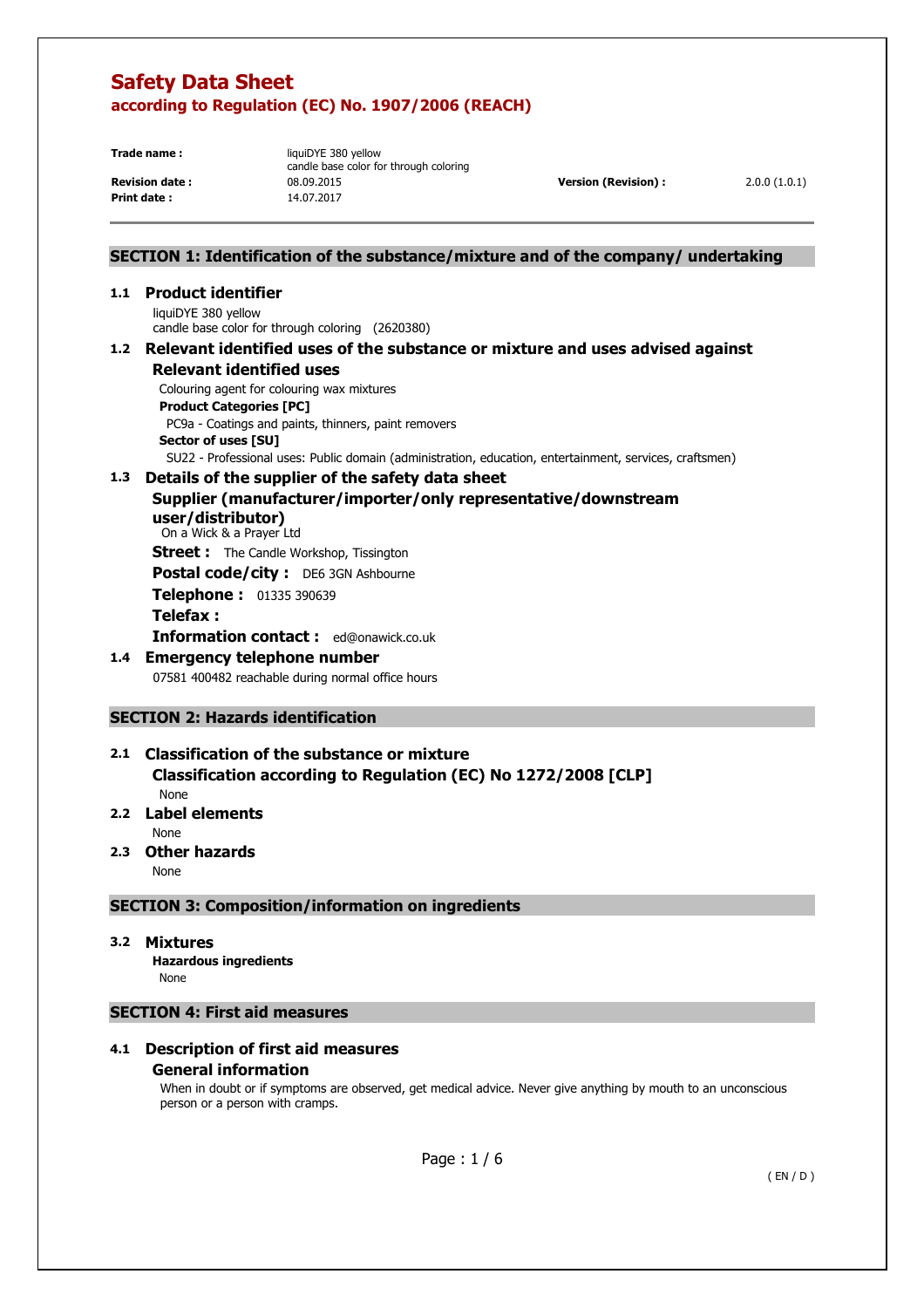**Print date :** 14.07.2017

**Trade name: liquiDYE 380 yellow** candle base color for through coloring **Revision date :** 08.09.2015 **Version (Revision) :** 2.0.0 (1.0.1)

### **Following inhalation**

Remove casualty to fresh air and keep warm and at rest. If breathing is irregular or stopped, administer artificial respiration.

### **In case of skin contact**

After contact with skin, wash immediately with plenty of water and soap.

#### **After eye contact**

In case of contact with eyes flush immediately with plenty of flowing water for 10 to 15 minutes holding eyelids apart and consult an ophthalmologist.

### **After ingestion**

Call a physician immediately. Keep at rest. Do NOT induce vomiting.

### **4.2 Most important symptoms and effects, both acute and delayed**  No information available.

**4.3 Indication of any immediate medical attention and special treatment needed**  None

### **SECTION 5: Firefighting measures**

## **5.1 Extinguishing media**

### **Suitable extinguishing media**

alcohol resistant foam , Extinguishing powder , Carbon dioxide (CO2) , Sand

# **Unsuitable extinguishing media**

High power water jet

### **5.2 Special hazards arising from the substance or mixture**

# **Hazardous combustion products**

Nitrogen oxides (NOx) , Carbon monoxide

### **5.3 Advice for firefighters Special protective equipment for firefighters**

Wear a self-contained breathing apparatus and chemical protective clothing.

#### **5.4 Additional information**

Collect contaminated fire extinguishing water separately. Do not allow entering drains or surface water. Use water spray jet to protect personnel and to cool endangered containers.

### **SECTION 6: Accidental release measures**

### **6.1 Personal precautions, protective equipment and emergency procedures For non-emergency personnel**

Provide adequate ventilation. Remove victim out of the danger area. Use personal protection equipment.

#### **For emergency responders**

See protective measures under point 7 and 8.

### **6.2 Environmental precautions**

Do not allow to enter into surface water or drains. In case of gas escape or of entry into waterways, soil or drains, inform the responsible authorities.

### **6.3 Methods and material for containment and cleaning up**

Absorb with liquid-binding material (e.g. sand, diatomaceous earth, acid- or universal binding agents). Collect in closed and suitable containers for disposal. Clear contaminated areas thoroughly.

### **6.4 Reference to other sections**  Disposal: see section 13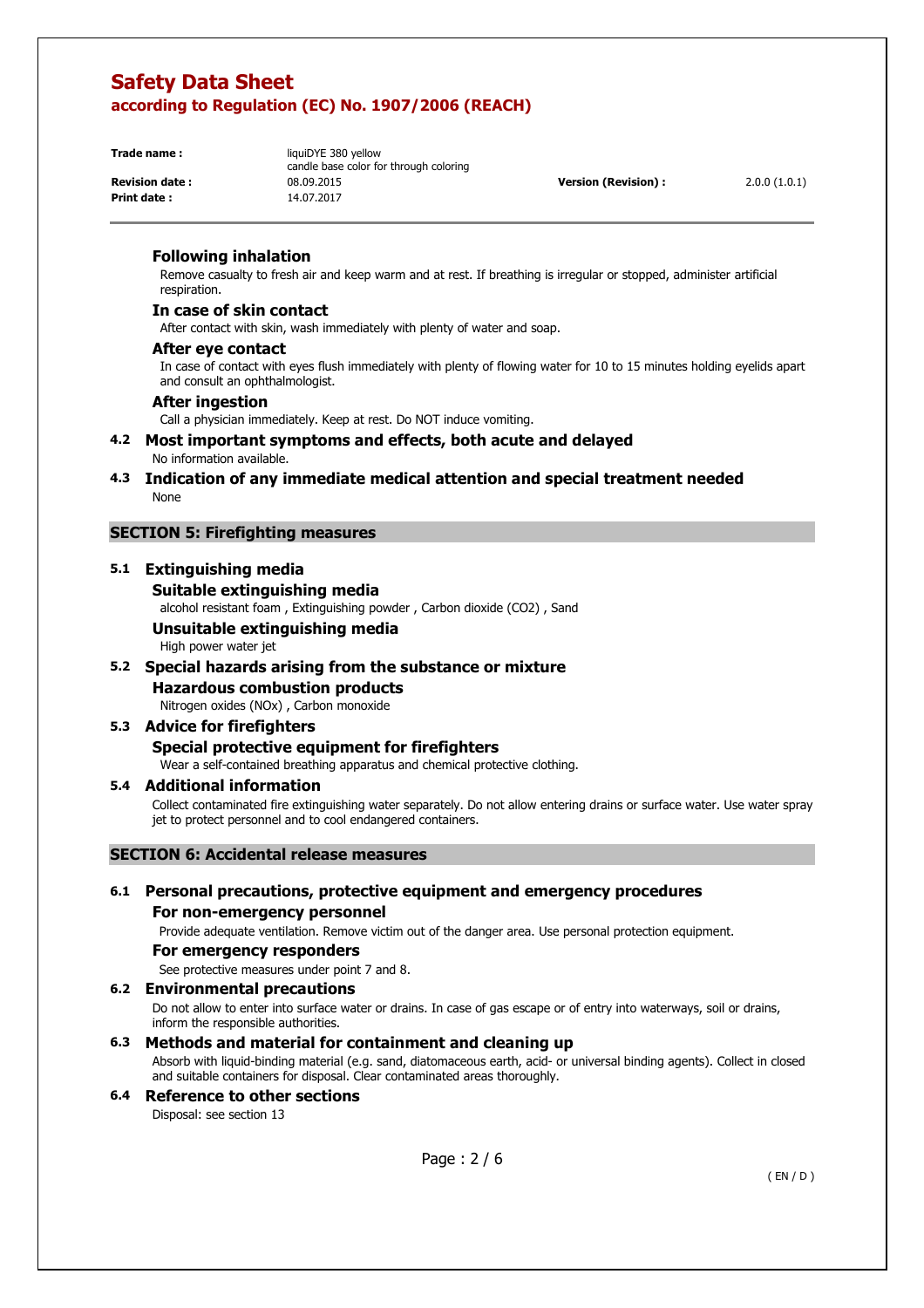**Print date :** 14.07.2017

**Trade name: liquiDYE 380 yellow** candle base color for through coloring **Revision date :** 08.09.2015 **Version (Revision) :** 2.0.0 (1.0.1)

# **SECTION 7: Handling and storage**



# **7.1 Precautions for safe handling**

### **Protective measures**

Use extractor hood (laboratory). All work processes must always be designed so that the following is excluded: Inhalation of vapours or spray/mists generation/formation of aerosols Skin contact Eye contact

#### **Measures to prevent fire**

Take precautionary measures against static discharges.

### **Advices on general occupational hygiene**

Use protective skin cream before handling the product. Remove contaminated, saturated clothing immediately. Wash hands and face before breaks and after work and take a shower if necessary.

### **7.2 Conditions for safe storage, including any incompatibilities**

Store in a place accessible by authorized persons only. Floors should be impervious, resistant to liquids and easy to clean. Keep container tightly closed. Ensure adequate ventilation of the storage area. Keep/Store only in original container.

### **Hints on joint storage**

**Storage class : 10 Storage class (TRGS 510) :** 10 **Keep away from**  Heat. Oxidising agent

### **Further information on storage conditions**

Keep away from heat.

**Recommended storage temperature :** at 20°C.

#### **7.3 Specific end use(s)**  Colouring agent for colouring wax mixtures

# **SECTION 8: Exposure controls/personal protection**

### **8.1 Control parameters**

None

### **8.2 Exposure controls**

### **Appropriate engineering controls**

Technical measures and the application of suitable work processes have priority over personal protection equipment. See section 7. No additional measures necessary.

### **Personal protection equipment**



### **Eye/face protection**

Eye glasses with side protection **Required properties**  liquid-tight.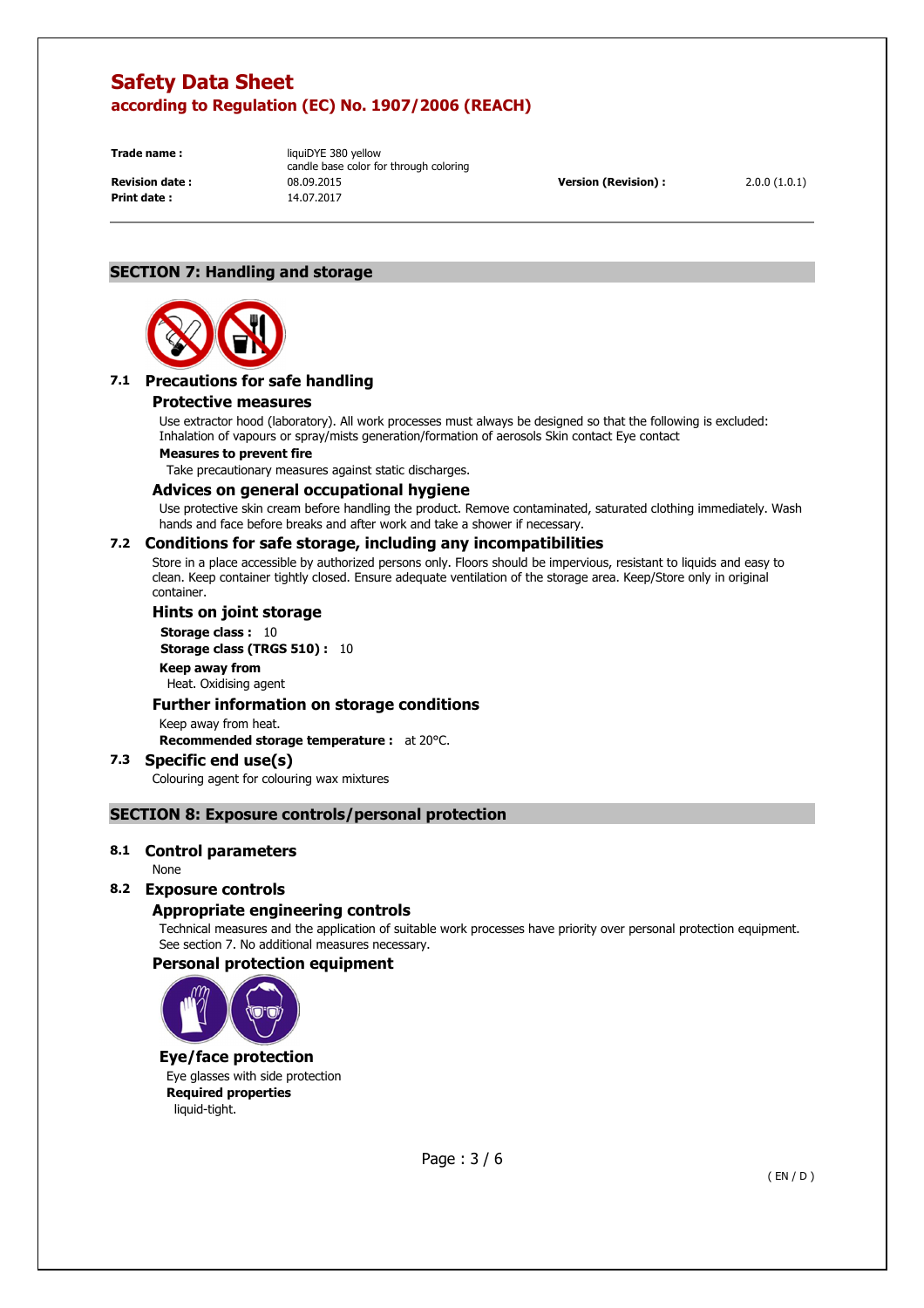**Print date :** 14.07.2017

**Trade name: liquiDYE 380 yellow** candle base color for through coloring **Revision date :** 08.09.2015 **Version (Revision) :** 2.0.0 (1.0.1)

### **Skin protection**

#### **Hand protection**

NR (natural rubber, natural latex) , Butyl caoutchouc (butyl rubber) . For special purposes, it is recommended to check the resistance to chemicals of the protective gloves mentioned above together with the supplier of these gloves.

**Recommended glove articles** : DIN EN 374

#### **Body protection**

Only wear fitting, comfortable and clean protective clothing.

#### **Respiratory protection**

No special measures are necessary.

#### **Occupational exposure controls**

Do not allow to enter into surface water or drains.

### **SECTION 9: Physical and chemical properties**

# **9.1 Information on basic physical and chemical properties**

## **Safety relevant basis data**

| Initial boiling point and boiling<br>range: | (1013 hPa) | approx. | 210 | °C                |                   |
|---------------------------------------------|------------|---------|-----|-------------------|-------------------|
| Flash point:                                |            | approx. | 88  | ۰c                | <b>Brookfield</b> |
| Vapour pressure:                            | $50 °C$ )  | ≺       | 100 | hPa               |                   |
| <b>Density:</b>                             | (20 °C )   |         |     | q/cm <sup>3</sup> |                   |
| <b>Solvent separation test:</b>             | 20 °C )    | $\,<\,$ | 3   | $\frac{0}{0}$     |                   |
| Flow time :                                 | 20 °C )    | approx. | 57  | <b>S</b>          | DIN-cup 4 mm      |
| Viscosity :                                 | (20 °C )   | approx. | 900 | mPa.s             |                   |
| .<br>- -                                    |            |         |     |                   |                   |

# **9.2 Other information**

None

### **SECTION 10: Stability and reactivity**

#### **10.1 Reactivity**

This material is considered to be non-reactive under normal use conditions.

#### **10.2 Chemical stability**

The product is chemically stable under recommended conditions of storage, use and temperature.

# **10.3 Possibility of hazardous reactions**

No known hazardous reactions.

- **10.4 Conditions to avoid**  Keep away from heat.
- **10.5 Incompatible materials**  Keep away from: Hydrogen peroxide , Oxidising agent.

# **10.6 Hazardous decomposition products**

No known hazardous decomposition products.

### **SECTION 11: Toxicological information**

### **11.1 Information on toxicological effects**  No information available.

### **SECTION 12: Ecological information**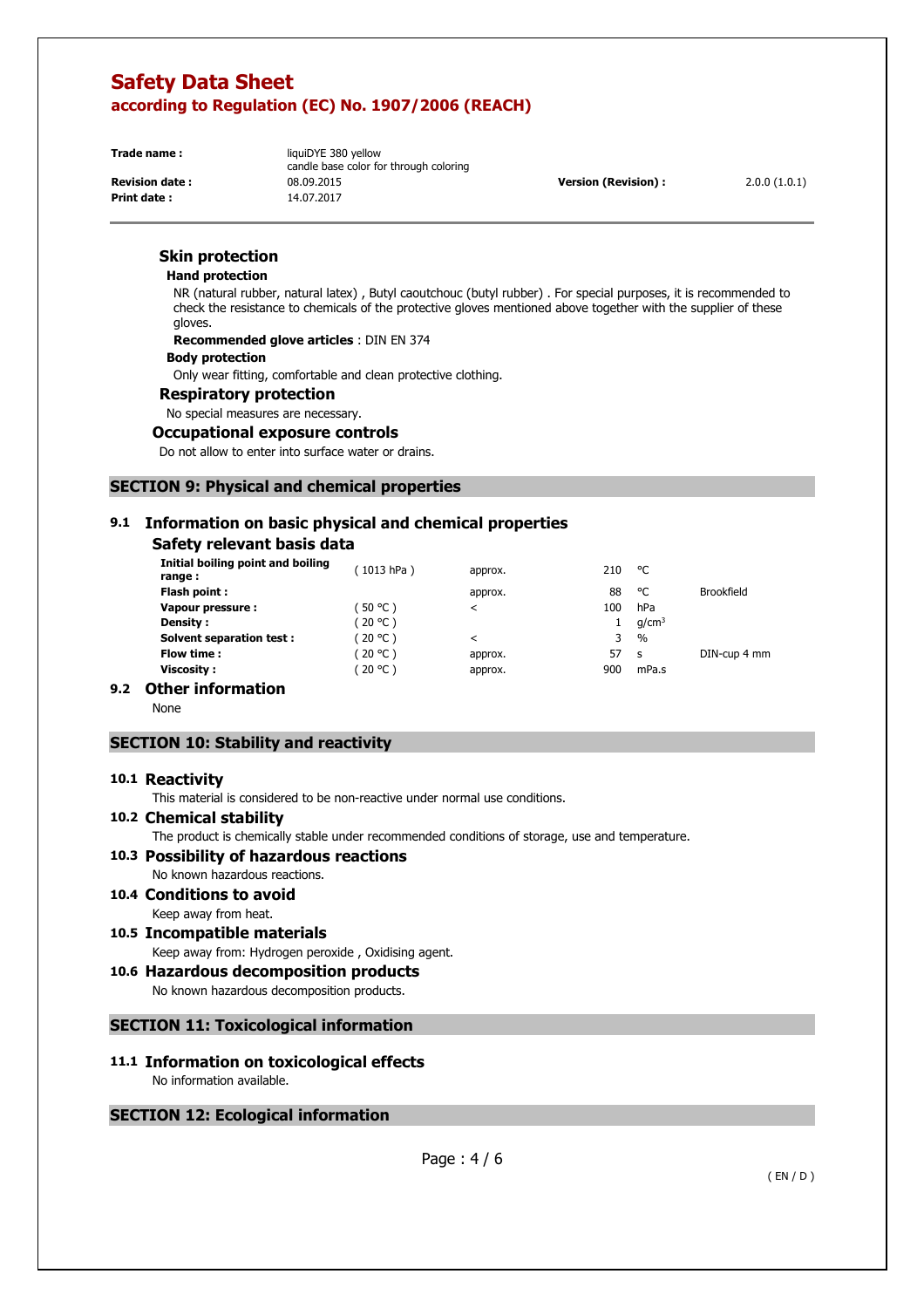**Print date :** 14.07.2017

**Trade name: liquiDYE 380 yellow** candle base color for through coloring **Revision date :** 08.09.2015 **Version (Revision) :** 2.0.0 (1.0.1)

### **12.1 Toxicity**

No information available.

**12.2 Persistence and degradability**  No information available.

**12.3 Bioaccumulative potential** 

Based on the n-octanol/water partition coefficient accumulation in organisms is not expected.

**12.4 Mobility in soil** 

No information available.

# **12.5 Results of PBT and vPvB assessment**

The substances in the mixture do not meet the PBT/vPvB criteria according to REACH, annex XIII.

**12.6 Other adverse effects**  No information available.

# **12.7 Additional ecotoxicological information**

Discharge into the environment must be avoided.

# **SECTION 13: Disposal considerations**

### **13.1 Waste treatment methods**

### **Product/Packaging disposal**

Contaminated packages must be completely emptied and can be re-used following proper cleaning. Handle contaminated packages in the same way as the substance itself. Waste disposal according to directive 2008/98/EC, covering waste and dangerous waste.

### **SECTION 14: Transport information**

### **14.1 UN number**

No dangerous good in sense of these transport regulations.

# **14.2 UN proper shipping name**

No dangerous good in sense of these transport regulations.

### **14.3 Transport hazard class(es)**

No dangerous good in sense of these transport regulations.

### **14.4 Packing group**

No dangerous good in sense of these transport regulations.

# **14.5 Environmental hazards**

No dangerous good in sense of these transport regulations.

# **14.6 Special precautions for user**

None

# **SECTION 15: Regulatory information**

# **15.1 Safety, health and environmental regulations/legislation specific for the substance or mixture**

**National regulations Technische Anleitung Luft (TA-Luft)**  Weight fraction (Number 5.2.7. III) :  $< 1$  % **Water hazard class (WGK)**